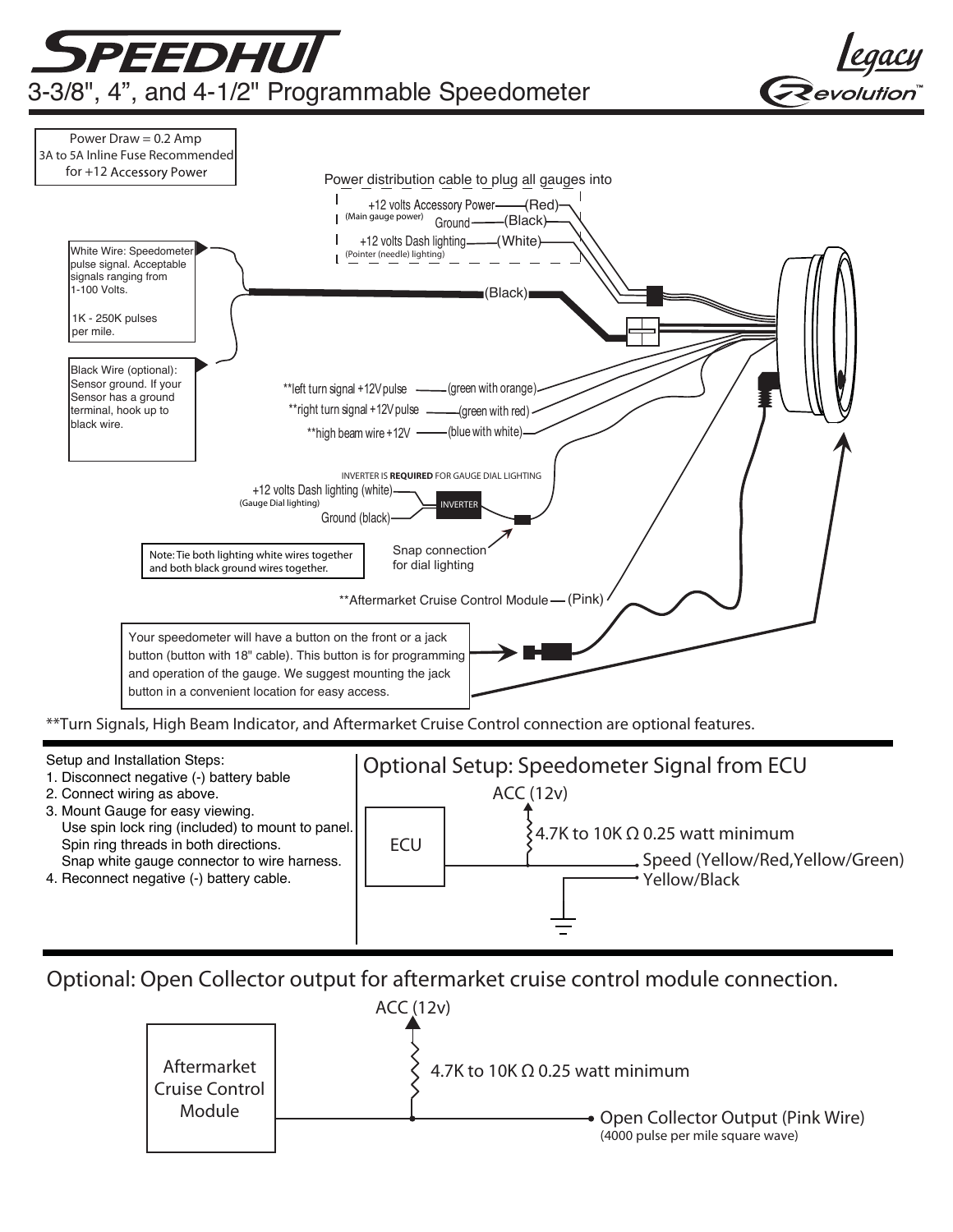



- To access and use the on screen display: *(If the Speedometer includes an external button, plug the external button into the back of the speedometer.)* 1. Repeatedly press the button to cycle through the different display options.
- 2. Press and hold the button to gain access to display option features.



## **Trip Odometer**

**Trip Reset:** While viewing the Odometer display press and hold the button for 2-3 seconds.



#### **Peak Recall**

Use this feature to recall your top speed. When this option is selected the pointer (needle) will point to the peak speed. **Peak Recall Reset:** Press and hold for 2-3 seconds.

- **To access and use the Calibration\* and Service menu:** (*Note: To exit the menu, wait 5 seconds for it to time out or cycle the gauge power.*) A. Press and hold the button down while turning on Speedometer power.
- B. Use a quick button press to select different menu items.
	- 1. Speedometer Calibration\*
	- 2. Service Alert Intervals
	- 2. SERVICE INTERVALS 3. ABOUT 3. Product About Screen

1. SPEED CAL. MENU

C. Press and hold to select the menu item (2-3 seconds).

# *Attention: CALIBRATION REQUIRED. The Speedometer will not operate correctly until it has been calibrated!*

# 1. Speedometer Calibration

a. Select the "SPEED CAL." menu item. (*To ensure your safety during Speed Calibration, we suggest you have a passenger assist you while performing the speedometer calibration.*)



b. Press and hold the button for 2-3 seconds to access the "SPEED CAL." Menu.

c. Select a Calibration Speed - "PRESS TO ADJUST"

- Press and hold the button to toggle the Cal. Speed selection up, release for 2 seconds then press and hold to toggle the Cal. Speed selection down. Select a Cal. Speed from 10 mph(km/h) to 65 mph(km/h).



d. Once you have selected the desired calibration speed, wait 5 seconds until the screen displays "DRIVE TO SPEED".



e. Using a known accurate speed device\* (GPS or smart phone), Drive vehicle to the selected speed then press the button.

- The screen will display "SAVING…".

- The pointer will point to zero and the screen will display the menu, wait 5 seconds and the speedometer will begin showing the Speed and counting Mileage.

*\*If no accurate speed device is available, you can match the speed of your vehicle with another vehicle that is traveling at the Calibration Speed.* 

| <b>DRIVE TO SPEED</b> | <b>DRIVE TO SPEED</b> |
|-----------------------|-----------------------|
| <b>MPH</b><br>SAVING  | <b>NO SIGNAL</b>      |

f. If you get a "NO SIGNAL" error then you have one of the following problems:

- The vehicle is parked and is not moving.

- The speed source or sender is not sending a speed signal.

- The wiring to the sender (or speed source) maybe incorrectly installed or faulty.

Note: The speedometer is designed to work with any pulse/waveform from 1 volt - 100 volts with pulses per mile from 1000 PPM to 250,000 PPM. If your speedometer is not accurately showing speed, check the sender (or speed source) and the wiring.